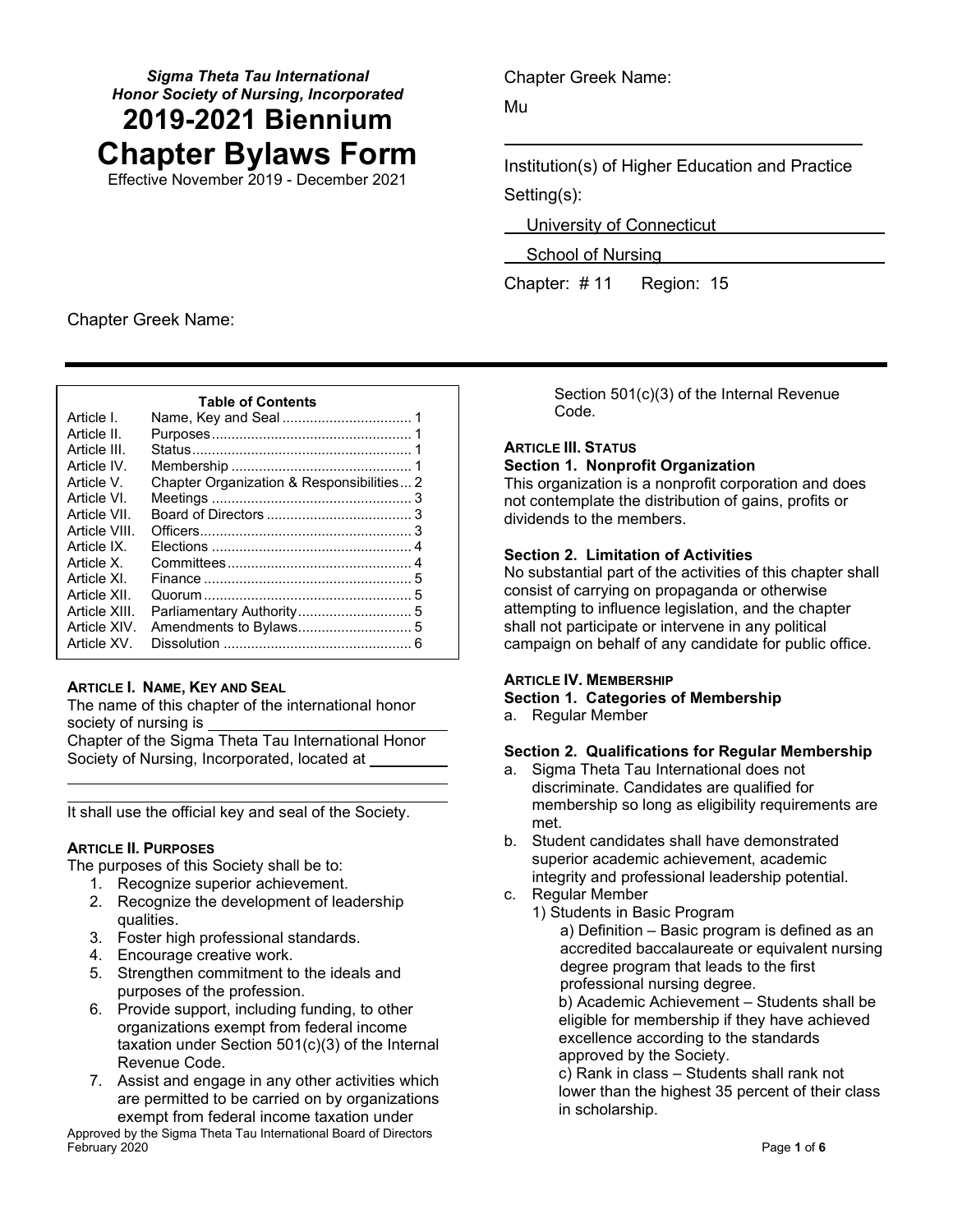d) Curriculum – Students shall have completed at least one-half of the required nursing curriculum.

e) Exceptions – Exceptions may be made at the discretion of the chapter's governance committee following the guidelines adopted by the International Board of Directors.

2) Students in Graduate Programs

a) Definition – Graduate program is defined as an accredited program of graduate study in nursing including master, post-master, doctoral and post-doctoral.

b) Academic Achievement – Students shall be eligible for membership if they have achieved excellence according to the standards approved by the Society.

c) Curriculum – Students shall have completed a minimum of one-quarter of the required graduate curriculum.

d) Students in graduate programs who are registered nurses, legally recognized to practice in their country and have a minimum of a baccalaureate degree or the equivalent in any field, shall be eligible to be considered as a nurse leader at any point in the program. e) Exceptions – Exceptions may be made at the discretion of the chapter's governance committee following the guidelines adopted by the International Board of Directors.

3) Nurse Leader

A nurse leader, who is a registered nurse, legally recognized to practice in his/her country with a minimum of a baccalaureate degree or the equivalent in any field and who has demonstrated achievement in nursing, shall be eligible for membership.

# **Section 3. Selection of Members**

### a. Regular Members

1) Student member candidates are required to be enrolled in an institution of higher education where the chapter is located to be considered for membership in that chapter. If there is no chapter at the institution of higher education in which the student attends, student member candidates may be considered for membership in another chapter. 2) The nurse leader candidate may be selected for membership by any chapter.

### **Section 4. Membership Status**

Members may be designated as active or inactive. Members may also formally request to discontinue membership. Active members pay annual chapter and international fees. Inactive members have not paid annual chapter and international fees but shall become active at any time by paying current renewal fees.

# **Section 5. Rights and Responsibilities of Active Members**

#### a. Regular Members

Approved by the Sigma Theta Tau International Board of Directors February 2020 Page **2** of **6**

- 1) Active regular members shall make a commitment to the purposes of the Society.
- 2) Active regular members shall receive:
	- a) official Society publications;
	- b) priority for education programs; and
	- c) priority for research funding.
- 3) Active regular members at the chapter level shall be eligible to:
	- a) receive all communications and announcements;
	- b) attend meetings;
	- c) participate in activities;
	- d) be considered for awards;
	- e) vote; and
	- f) hold elective and appointive office as outlined by the chapter bylaws.

4) Active regular members may hold membership in more than one chapter by remitting multiple chapter fees and the Society fee annually.

5) Active regular members may transfer from one chapter to another.

## **Section 6. Revocation of Membership**

Membership in the Society may be revoked at any time by a chapter to which the member belongs for just cause and after due process. Revocation of membership shall be determined at a meeting of the chapter, at which a quorum is present, by at least three-fourths vote for revocation by those present.

## **ARTICLE V. CHAPTER ORGANIZATION AND RESPONSIBILITIES**

## **Section 1. Organization**

This chapter is a constituent of the organization of the Sigma Theta Tau International Honor Society of Nursing, Incorporated. It shall function under bylaws, policies and procedures which are not in conflict with those of the Society.

### **Section 2. House of Delegates**

- a. There shall be two (2) official delegates to represent the chapter at the House of Delegates of the Society. If the chapter is represented by only one (1) delegate, that delegate shall have two (2) votes. If the chapter has a nominee for an officer in the Society, it should consider sending this individual as a delegate to the House of Delegates. A delegate is required to be an active member of this chapter.
- b. The term of the delegates shall be from the opening of convention for which the delegate is selected to serve until the opening of the next convention.
- c. Electronic voting
	- 1) Chapter delegates may vote electronically on Articles of Incorporation.
	- 2) The procedures and time limitations for electronic voting shall be set by the International Board of Directors.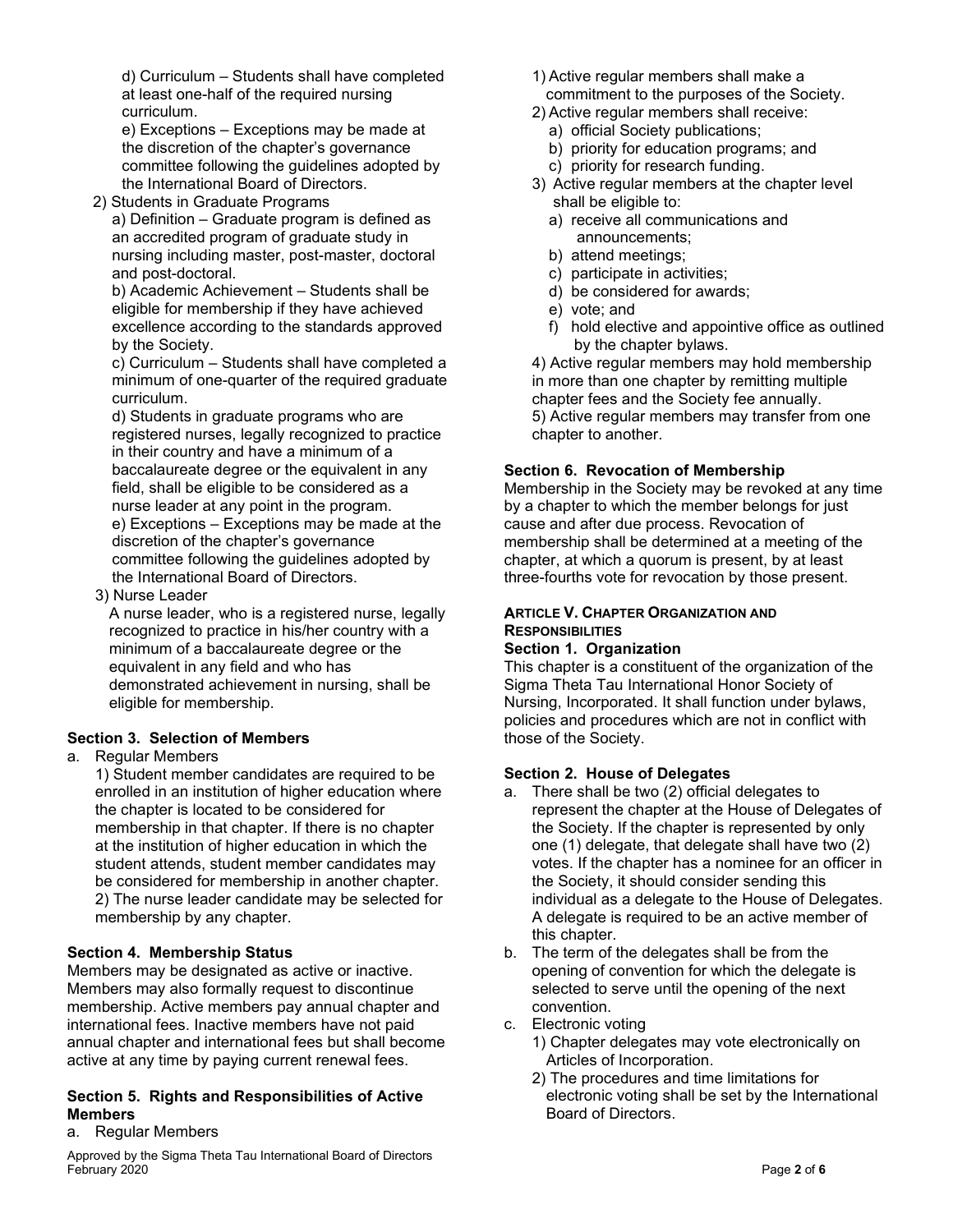# **Section 3. Chapter Responsibilities**

Chapters shall fulfill the following requirements:

- a. Support the purposes of this Society.
- b. Observe the provisions of these bylaws and comply with the Society's policies and regulations.
- c. Participate in the biennial convention House of Delegates and other business brought forth before the House of Delegates during the term.
- d. Select and induct eligible members a minimum of one time annually.
- e. Meet all financial obligations.
- f. File required reports according to established guidelines.

# **Section 4. Probation, Revocation, and Reinstatement**

- a. This chapter may be placed on probation by the Board of Directors of Sigma Theta Tau International for failure to comply with the Sigma Theta Tau International Bylaws, this chapter's bylaws, or Society policies and regulations.
- b. A chapter may be removed from probation by action of the Sigma Theta Tau International Board of Directors.
- c. If a chapter fails to be removed from probation, the Board of Directors of Sigma Theta Tau International may revoke the charter of this chapter.
- d. A chapter may be reinstated following revocation of its charter by meeting all the requirements of a newly organizing chapter. If approved, the chapter shall receive a new charter but retain its original name.

# **ARTICLE VI. MEETINGS Section 1. Regular Meetings**

This chapter shall have at least one business meeting and will sponsor at least two events or programs that support the purposes and goals of the Society each year. The annual business meeting, where officers and committees present written annual reports to the membership, may be held in conjunction with an event or program.

# **Section 2. Special Meetings**

Special meetings may be called by the president or upon request of six (6) members of the chapter.

### **ARTICLE VII. BOARD OF DIRECTORS Section 1. Membership**

The members of the Board of Directors of this chapter shall consist of the elected officers and one or more elected directors (optional). The elected members of the Board of Directors are the voting members.

# **Section 2. Focus**

The elected members of the Board of Directors have the authority and responsibility to manage the chapter

Approved by the Sigma Theta Tau International Board of Directors February 2020 Page **3** of **6**

consistent with these bylaws and in an appropriate legal manner.

# **Section 3. Functions**

- a. Carry forward the Society's objectives.
- b. Manage the business and fiscal affairs of the chapter.
- c. Monitor the income and disbursement of funds.
- d. Make policies for its own actions and the actions of its committees.
- e. Appoint chairs of elected committees and appoint members and chairs of non-elected committees.
- f. Oversee elected committees, board advisory councils and board task forces.
- g. Supervise and manage the committees and publications.
- h. Act as a liaison between the chapter and institution of higher education or practice settings.
- i. Assure appropriate eligibility process for selection of candidates for membership.
- j. Assure that the chapter fulfills the requirements of the Society.

# **Section 4. Meetings**

The Board of Directors of this chapter shall meet as necessary to conduct the business between meetings of the general membership.

## **Section 5. Removing a Board of Director Member From Office**

A member of the Board of Directors who demonstrates behavior, as determined by the Board of Directors, that is not consistent with the mission, values or expectations of the honor society may be removed by a three-fourths (3/4) vote of the remaining members of the Board, provided that notice of the intent to take such action is given to all Board members at least 30 days in advance of the regular or special meeting at which the motion to remove is introduced. Such Board member shall have the right to be present and to speak on his/her behalf but shall not be allowed to be present during deliberation nor to vote. Voting shall be by ballot, which may be delivered electronically if a faceto-face meeting is not possible.

#### **ARTICLE VIII. OFFICERS Section 1. Titles**

## a. The officers of this chapter shall be: president, president-elect (optional), vice president (at-large chapters may have one vice president representing each institution of higher education and practice setting), secretary, treasurer and counselor (atlarge chapters shall have one or more counselors from each institution of higher education and practice setting).

b. The president, with the approval of the Board of Directors, when appropriate, shall appoint such other persons as may be necessary to conduct the business of the chapter.

## **Section 2. Vacancies**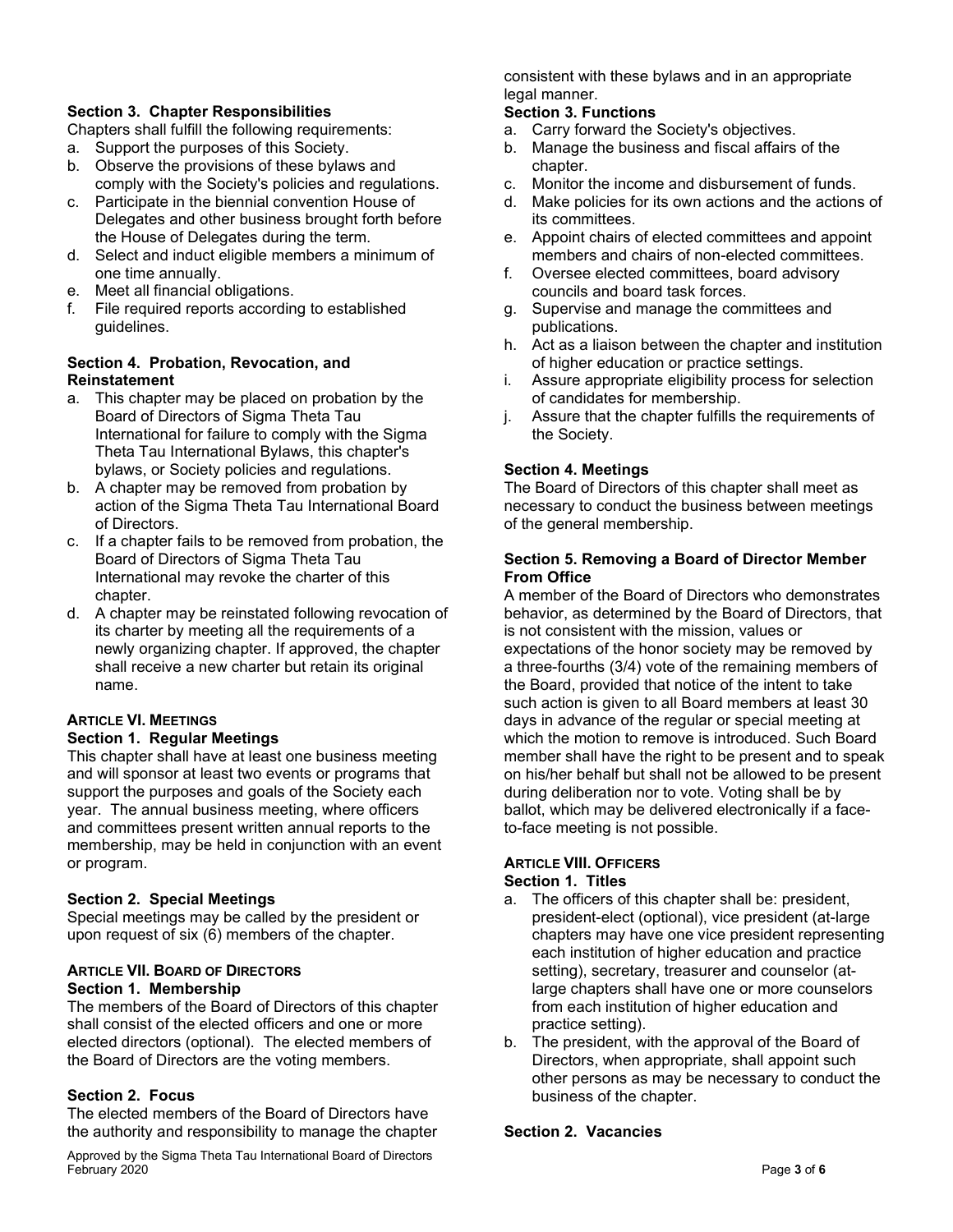The vice president fills the vacancy of president (atlarge chapters shall designate a vice president to fill such vacancies); other offices are filled by appointment of the Board of Directors until the next election.

## **Section 3. Duties**

Each officer shall submit a report at each Board of Directors meeting and to members at the annual business meeting. Additionally, the president and treasurer are responsible for submitting required chapter reports to Sigma Theta Tau International Headquarters.

The specific duties of the chapter officers shall be as follows and as outlined in the chapter's policy and procedure manual:

- a. The president shall be the executive officer and shall administer all business of the Society as provided for by the bylaws. The president serves as chief representative of the chapter in interchapter activities and shall be an ex-officio member of all committees except Leadership Succession Committee.
- b. The president-elect (optional) shall succeed into the presidency at the end of the term of office and shall promote the purposes of the Society.
- c. The vice president shall perform the duties of the president in the president's absence. The vice president, or designee, shall oversee the planning of at least two chapter programs/events annually. (In an at-large chapter, a designated vice president shall perform these duties.)
- d. The secretary shall prepare and distribute meeting minutes and correspondence.
- e. The treasurer shall be the custodian of the funds of this chapter and may be bonded in an amount equal to three-fourths of the worth of the chapter. The treasurer shall propose a budget to the Board.
- f. A counselor shall be a member of the faculty at the institution of higher education where the chapter is located, with the exception of counselors within Alumni chapters or practice settings who oversee Nurse Leader inductions and who are not required to be faculty.

# **ARTICLE IX. ELECTIONS**

### **Section 1. Elections**

Elections shall be held annually by ballot, by mail, or electronic means.

# **Section 2. Positions**

Only active regular members of the chapter can be considered for elected offices or appointed positions.

Chapter officers, directors (optional) and members of the Leadership Succession Committee shall be elected. Members of the Governance Committee may be elected by the chapter membership or appointed by the elected officers.

Approved by the Sigma Theta Tau International Board of Directors February 2020 Page **4** of **6**

# **Section 3. Vote**

A majority vote shall be required for election, except that, when there are more than two candidates running for the same office or position, a plurality shall elect. In the event of a tie, the election shall be determined by lot.

## **Section 4. Terms**

- a. The length of the term of all officers is two (2) years.
- b. Terms of office are staggered so that all officers, directors and the Governance and Leadership Succession Committee members do not end their terms at the same time.
- c. A chapter may elect a president-elect for a oneyear term. This term shall occur during the second year of the current president. The president-elect shall then succeed to president for two (2) years.

# **ARTICLE X. COMMITTEES**

## **Section 1. Standing Committees**

- a. The standing committees shall be: Governance Committee, Leadership Succession Committee, and others if desired.
- b. The term of office shall be two years. A member may be reappointed or elected for a second consecutive term, except for members of the Leadership Succession Committee who may serve a maximum of two (2) years and are elected according to Article IX. Elections Section 4.
- c. Each standing committee shall present a report to the business meetings of the Board of Directors and an annual report to the membership at the annual business meeting.
- d. Each committee prepares, reviews and makes recommendations regarding policies corresponding to its area of responsibility for Board of Directors approval.

# **Section 2. Governance Committee**

- a. The Governance Committee shall oversee bylaws compliance, make recommendations for bylaws changes and oversee member and chapter eligibility issues.
- b. The Governance Committee shall consist of at least three (3) elected/appointed members and the elected counselor. The president shall appoint a chair of the committee from those elected/appointed.

## **Section 3. Leadership Succession Committee**

a. Mission – The Leadership Succession Committee shall develop members in organizational leadership roles across the span of their careers, mentor members to assume organizational board and officer positions at all levels of the organization. The committee shall select nominees and prepare the ballot. The ballot will be sent to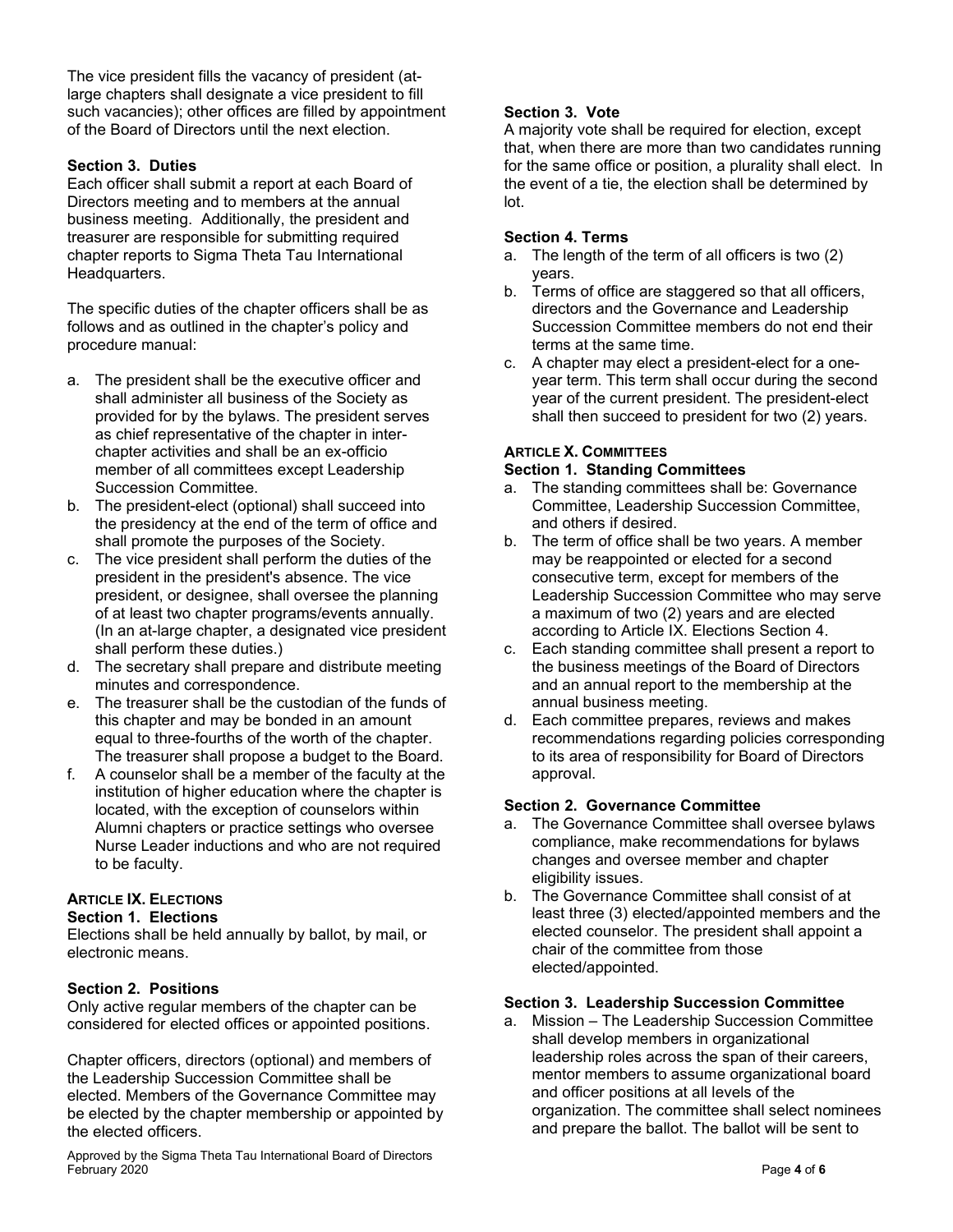the Board of Directors at least four (4) weeks prior to a scheduled election.

- b. Membership The Leadership Succession Committee shall consist of three (3) elected members. The president shall appoint a chair of the committee from those elected.
- c. The Leadership Succession Committee members shall not be eligible for any elected office of the current ballot.

# **Section 4. Removing an Elected Standing Committee Member From Office**

An elected standing committee member who demonstrates behavior, as determined by the Board of Directors, that is not consistent with the mission, values, or expectations of the honor society, may be removed by a three-fourths (3/4) vote of the members of the Board, provided that notice of the intent to take such action is given to the elected standing committee member and all Board members at least 30 days in advance of the regular or special meeting at which the motion to remove is introduced. Such elected standing committee member shall have the right to be present and to speak on his/her behalf, but shall not be allowed to be present during deliberation. Voting shall be by ballot, which may be delivered electronically if a faceto-face meeting is not possible.

# **Section 5. Additional Standing Committees**

Additional standing committees, advisory councils and task forces may be appointed by the Board of Directors if deemed appropriate. The purpose of these groups will be to carry out the work of the chapter.

### **Section 6. Board Advisory Councils**

- a. Mission Board Advisory Councils shall inform the Board of current and future issues, directions and priorities of the chapter.
- b. Membership Board Advisory Councils shall be appointed by the Board of Directors for a term through the next chapter election unless reappointed.

# **Section 7. Task Forces**

- a. Mission Task Forces are formed to complete an assigned task within a specified time frame.
- b. Membership Task Forces are formed by the Board, Standing Committees, and Board Advisory Councils. They are made up of members who bring expertise, interest and commitment to complete an assigned task.

# **ARTICLE XI. FINANCE**

### **Section 1. Fiscal Year**

The fiscal year shall be 1 July through 30 June. **Section 2. Chapter Fees and Assessments**

a. A fee shall be levied on this chapter annually, in accordance with the Sigma Theta Tau International Bylaws, Article XI, Section 2.a.

Approved by the Sigma Theta Tau International Board of Directors February 2020 Page **5** of **6**

b. Special assessments may be levied on this chapter by the House of Delegates, by a three-fourths vote.

## **Section 3. Induction and Renewal Fee Changes**

Adjustments to the fee schedule shall be approved by the chapter Board of Directors. Fee schedule adjustments shall not occur more than once a biennium and shall not exceed the cumulative Consumer Price Index (CPI) percentage rate. Any adjustments, accompanied by rationale, will be provided to membership sixty (60) days in advance of the effective date.

## **Section 4. Induction Fee**

Each new member shall pay a Society induction fee and a chapter induction fee as determined by the chapter Board of Directors. This shall entitle the new member to active membership with all its benefits from the date of induction for one year to the member's anniversary date of induction.

## **Section 5. Renewal Fee**

- a. Membership Status Following the first year of membership, members are designated as active or inactive. Each member shall pay an annual renewal fee as designated by the chapter Board of directors and the society renewal fee as designated by the International Board of Directors for active member benefits.
- b. Retired members and full-time students are eligible to pay half of the renewal fee for regular members.
- c. Renewal Fee Collection Chapter and Society fees are collected by Sigma Theta Tau International Headquarters unless another agreement has been negotiated with headquarters.

# **Section 6. Chapter Financial Responsibilities**

This chapter is an independent, autonomous organization affiliated with the Sigma Theta Tau International Honor Society of Nursing, Incorporated. The chapter determines the amounts of its fees and assessments. The chapter has control of its income, expenses, contracts, accounting system and internal reports.

#### **ARTICLE XII. QUORUM Section 1. Membership**

- a. A quorum at a chapter business meeting shall consist of three (3) officers and seven (7) members.
- b. In the event of a revocation of membership vote, thirty (30) days' notice of the meeting with the revocation issue announced is required and a quorum shall consist of three (3) officers and 10% of the active membership of the chapter in attendance.

# **Section 2. Board of Directors**

A quorum of the Board of Directors shall consist of three (3) members.